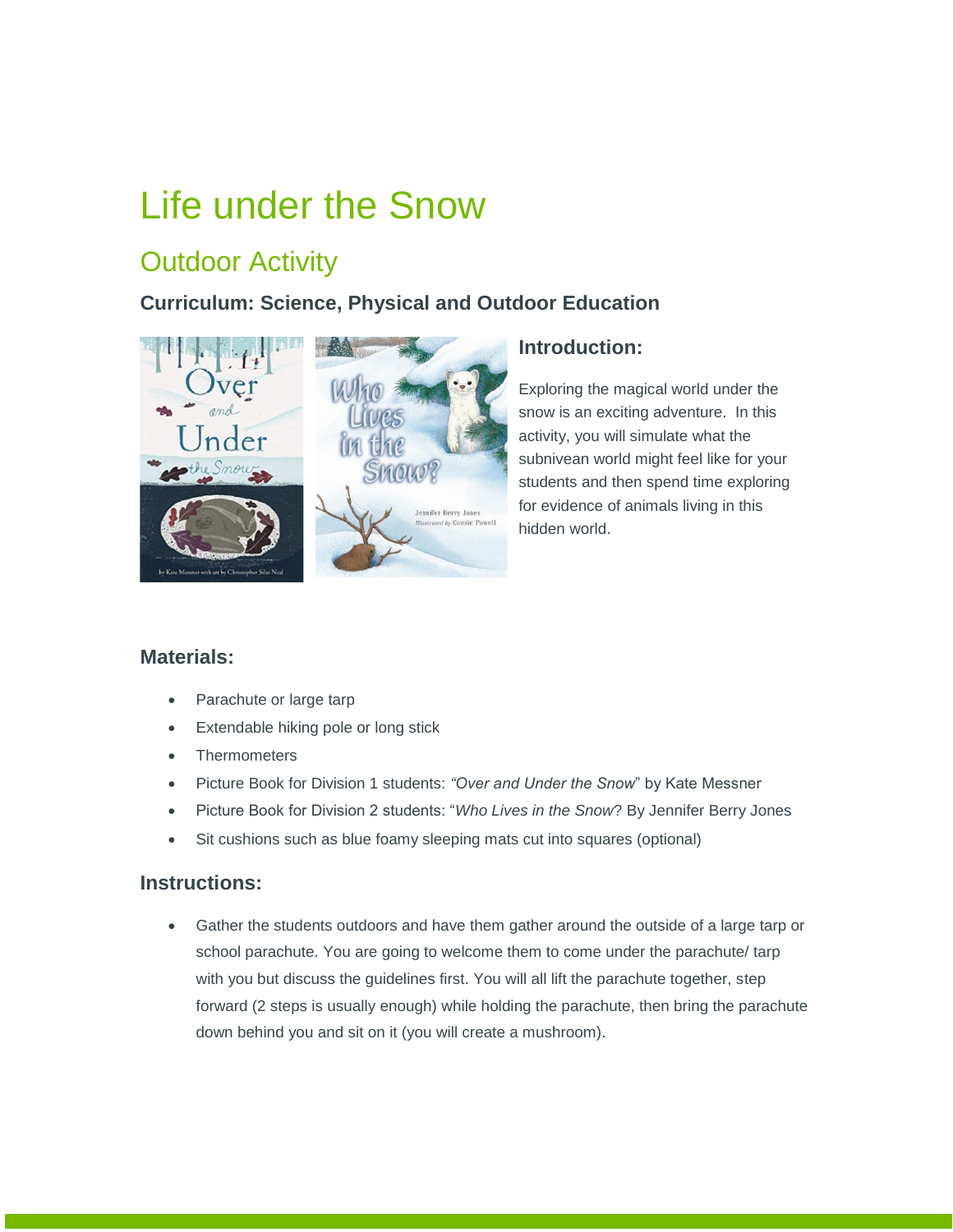- If you are using sit cushions, have the students place that under their bottoms, ensuring the parachute is still firmly tucked under. You do not want any gaps or holes where heat can escape.
- Place a large stick or pole in the middle of the parachute or tarp to ensure it does not collapse too quickly. This also helps all the students in being able to see you and your story.
- Before going under the parachute, you will want to place one thermometer outside and you'll bring the other one underneath with your class.
- Once all the students are sitting comfortably, tell them that they are all subnivean animals and the tarp/parachute represents the snow on top of them.
- Read the picture book "Over and Under the Snow" or "Who Lives in the Snow".
- Before coming out from under your tarp be sure to note the temperature, once outside take the outside temperature.
- After a discussion about life under the snow, allow some time for the students to explore the snowy world and look for evidence of animals. Look specifically for tracks, tunnel holes, and entrances or exits near logs or stumps.
- Consider making it a common practice to look for animal signs on all your winter walks.

#### **Discussion:**

Snow acts as a blanket in the winter, trapping or insulating the heat from the ground. If there is enough snow depth (typically more than 30 cm) then the temperature at ground level will hover around 0 degrees Celsius. The blanket of snow also protects animals from the winter winds. Students should have been able to feel the subnivean environment you created with the tarp/parachute heat up. The subnivean world you created will also heat up due to the warm bodies together – similar to a group of meadow voles huddled together. The heat that is trapped in the blanket of snow also causes the snow at the bottom of the snowpack to change in size and shape. The snow nearest the ground becomes more like sugar and does not stick together like fresh snow. This allows animals to tunnel and find food more easily. There are many benefits to living under the snow but there are also many dangers and challenges. Ask your students what some of these might be and how animals and plants adapt to these challenges.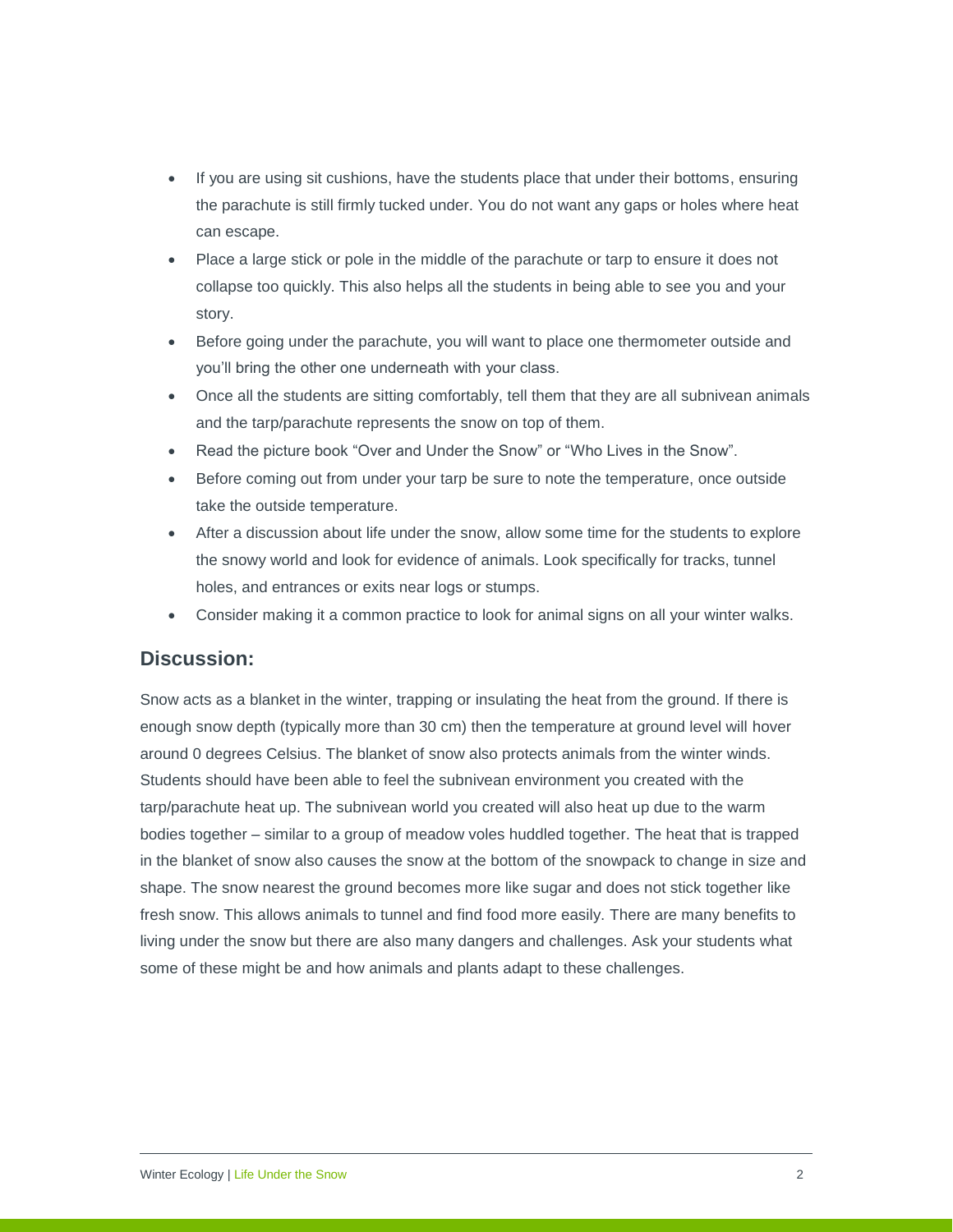# Learning Extension – Subnivean Predator / Prey:

#### **Introduction:**

Life under the snow is challenging. One of the many challenges is avoiding predators (if you're prey) and finding food if you're a predator. This game highlights that dynamic playing out under the snow.

#### **Materials:**

- Subnivean Poster (attached below) to demonstrate the predator / prey dynamic
- Four different coloured tags or arm bands (green, yellow, blue, red work well).
- Four different coloured paper chips or poker chips
- Small plastic snack bags to carry the chips

#### **Instructions:**

- This is a typical predator / prey running game except it consists of the plants / animals in the subnivean world. If you would like a detailed account of how to play these types of games, refer to the "Winter Wildlife Game" for additional information.
- You will need a large space that ideally has a combination of open space and some treed areas for hiding.
- With a class size of 25, consider having the following roles: 10 Plants, 8 Spiders, 5 Voles, and 2 Weasels. Adjust the number in each food chain stage as required for your class; typically, you should have more students in roles at the bottom of the food chain to ensure the game can be played longer. Consider playing multiple rounds to allow students to play the varying roles.
- Provide the plants, spiders and voles with 3 lives (3 coloured chips or paper cards). They can store these in their plastic bag. Students will need to give up a life card when they are caught by the predator above them on the food chain. Weasels will receive a bag but no life cards as they need to collect cards from the voles (food chain level below them) when they catch them.
- Let the game continue until several students start to lose all their lives. Switch roles and start again or dole out additional life tickets.